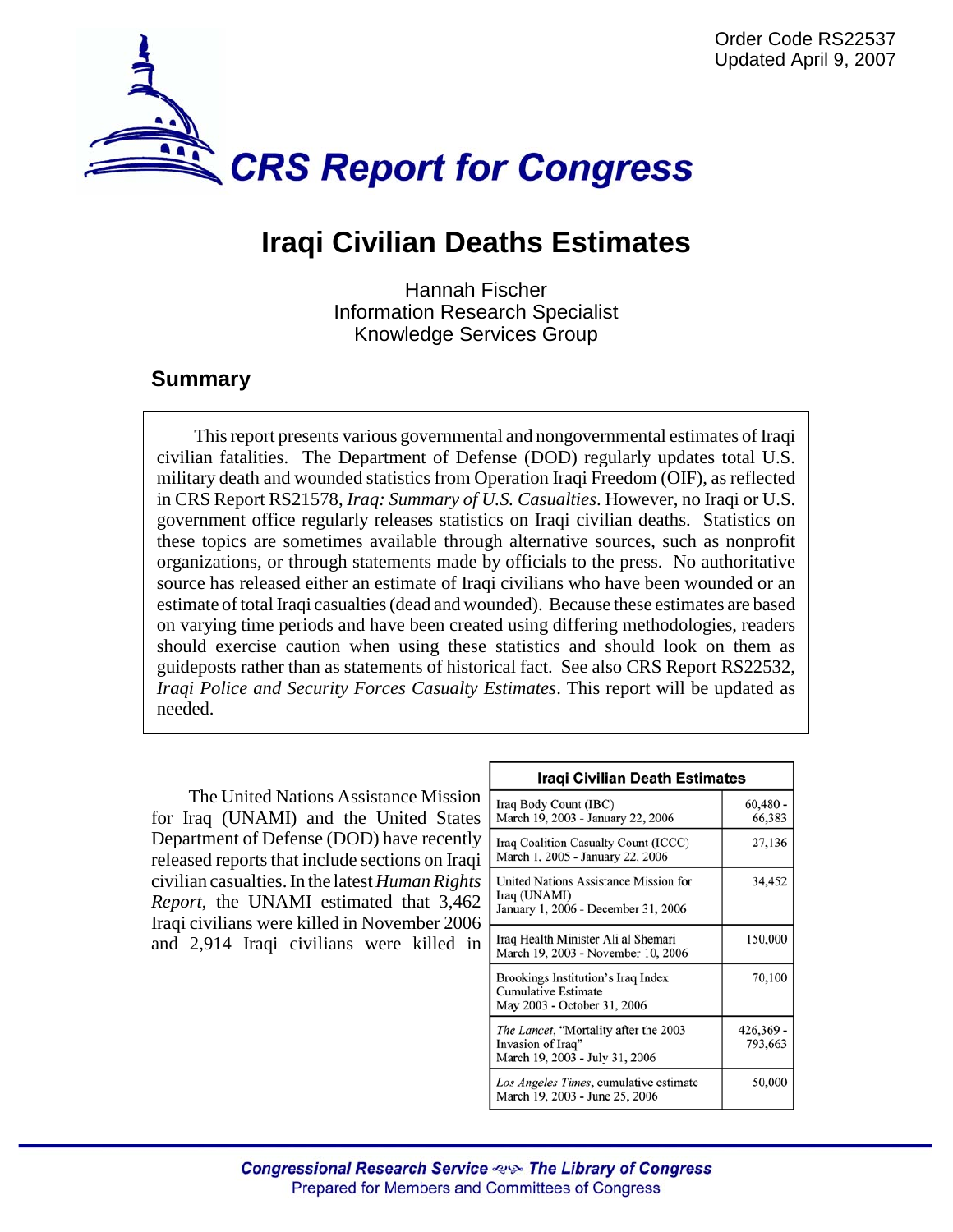December 2006.<sup>1</sup> These figures represent a tally of two civilian death counts: one from the Iraq Ministry of Health, which records deaths reported by hospitals; and one from the Medico-Legal Institute (MLI) in Baghdad, which reports the number of unidentified bodies it receives.<sup>2</sup> For 2006, the total number of civilians violently killed, as reported by UNAMI, is 34,452, with an average of 94 civilians killed every day. UNAMI also reports that 36,685 civilians were wounded in 2006, including 2,222 women and 777 children.<sup>3</sup> The June 30, 2006 version of the UNAMI report estimated that the combined count of civilian casualties from January 2006 to June 2006 was 14,228 and commented that:

On 25 June, the [Iraqi] Ministry of Health publicly acknowledged information stating that since 2003 at least 50,000 persons have been killed violently. The Baghdad morgue reportedly received 30,204 bodies from 2003 to mid-2006. Deaths numbering 18,933 occurred from "military clashes" and "terrorist attacks" between 5 April 2004 and 1 June 2006. The Ministry further indicated that the number of deaths is probably underreported.4

UNAMI has also made estimates of civilian casualties in Baghdad, a topic that has drawn nearly as much attention as estimates of civilian casualties in the country as a whole. In a recent article in the *Washington Post*, Gianni Magazzeni, chief of UNAMI's Human Rights Office, asserted that there had been 1,536 violent deaths in Baghdad in August 2006, as reported by the Baghdad morgue.<sup>5</sup> The December 2006 report states, "The situation is notably grave in Baghdad where unidentified bodies killed execution style are found in large number daily."6

DOD has not released a composite estimate of Iraqi civilian deaths during Operation Iraqi Freedom. However, it has released a bar chart of the average daily Iraqi casualties and average daily coalition casualties. The chart does not distinguish between deaths and wounded, nor does it distinguish between civilians and Iraq Security Forces (or ISF).<sup>7</sup>

5 Ellen Knickmeyer, "Body Count in Baghdad Nearly Triples," *Washington Post*, Sept. 8, 2006, p. A12.

6 United Nations Assistance Mission for Iraq, *Human Rights Report: 1 November - 31 December 2006*, at [http://tinyurl.com/2hlg7h], p. 6.

<sup>1</sup> United Nations Assistance Mission for Iraq, *Human Rights Report: 1 November - 31 December 2006*, at [http://tinyurl.com/2hlg7h]. All U.N. figures exclude casualty estimates from the Region of Kurdistan.

<sup>2</sup> Nick Wadhams, "Iraq civilian toll spikes to nearly 6,000," *Associated Press*, July 19, 2006.

<sup>3</sup> United Nations Assistance Mission for Iraq, *Human Rights Report: 1 November - 31 December 2006*, at [http://tinyurl.com/2hlg7h], pp.4-5.

<sup>4</sup> United Nations Assistance Mission for Iraq, *Human Rights Report: 1 May - 30 June 2006*, at [http://tinyurl.com/ml6c8], p. 3.

<sup>7</sup> U.S. Department of Defense, Multi-National Corps-Iraq, *Measuring Stability and Security in Iraq: November 2006 Report to Congress in Accordance with the Department of Defense Appropriations Act 2006 (Section 9010)* , Nov. 2006, at [http://www.defenselink.mil/pubs/pdfs/9010Quarterly-Report-20061216.pdf], p. 22.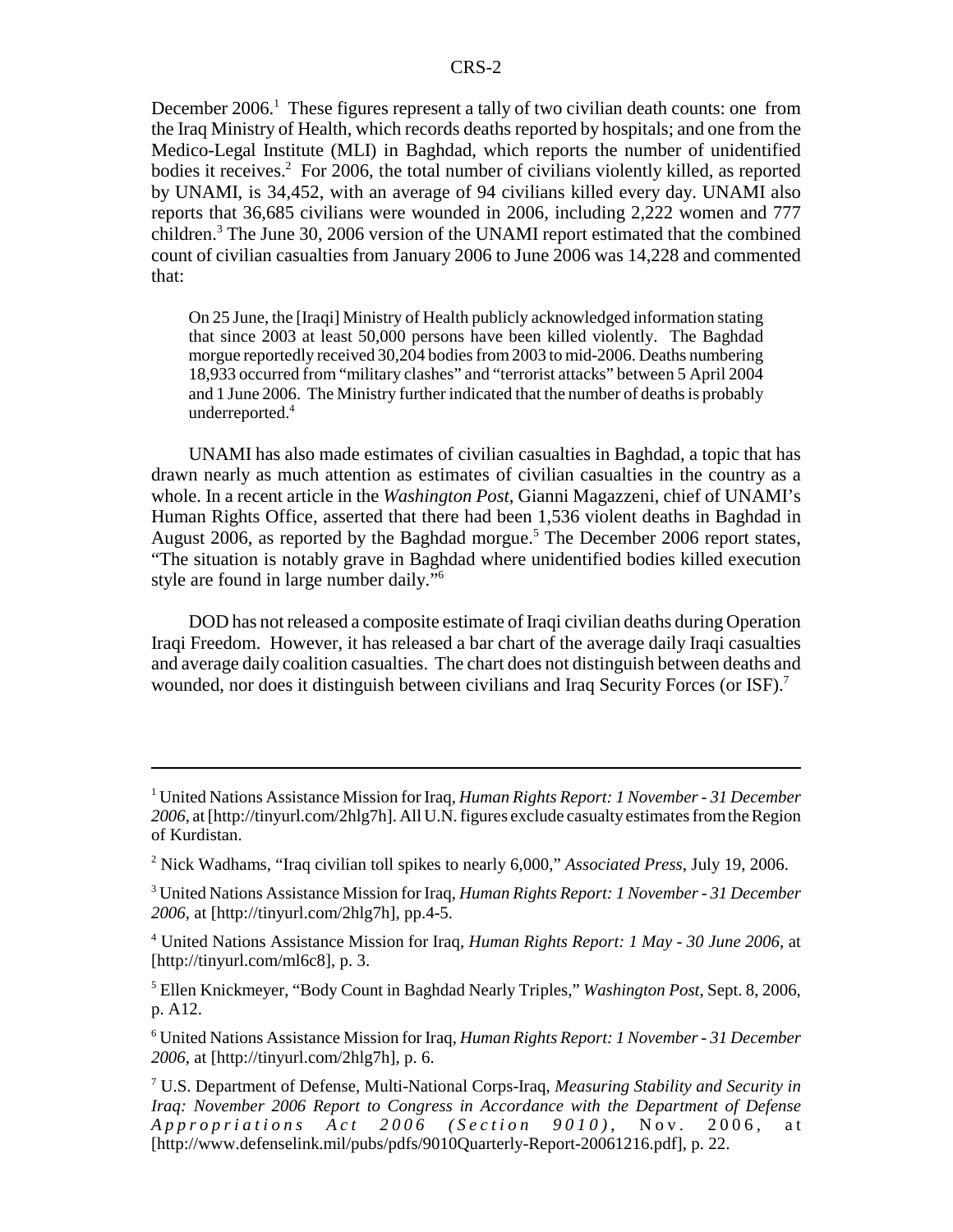CRS-3

## **Average Daily Casualties April 1, 2004 - February 9, 2007**



**Source:** CRS rendition of DOD graph, as derived from the Multi-National Corps - Iraq, [http://www.defenselink.mil/home/pdf/9010\_March\_2007\_Final\_Signed.pdf].

**Notes:** Casualty data reflect updated data for each period and are derived from unverified initial reports submitted by Coalition elements responding to an incident; the inconclusivity of these numbers constrains them to be used only for comparative purposes.

Other Iraqi or U.S. government officials have also made estimates of Iraqi civilian casualties, often in conversations with the media. In a question and answer period after a December 2005 speech, President George W. Bush gave an estimate of civilian deaths, stating "30,000 [Iraqi civilians], more or less, have died as a result of the initial incursion and the ongoing violence against Iraqis [during Operation Iraqi Freedom]."8 After the speech, however, aides said that Bush's statement was not an official government estimate but a reflection of figures in news media reports.<sup>9</sup> In a news conference on October 16, 2006, however, President Bush said that he stands by the figure.<sup>10</sup>

Iraqi government officials have also released their own death toll estimates to the press. In November 2006, Iraq's Health Minister Ali al Shemari told reporters in Vienna that there had been 150,000 civilian deaths during the war so far. He later explained to the *Associated Press* that he based the figure on an estimate of 100 bodies per day brought

9 Adam Harvey, "Bush says civilian toll in Iraq 30,000," *The Advertiser*, Dec. 14, 2005, p. 42.

<sup>&</sup>lt;sup>8</sup> White House News release, "President Discusses War on Terror and Upcoming Iraqi Elections," Dec. 12, 2005, at [http://www.whitehouse.gov/news/releases/2005/12/20051212-4.html].

<sup>10</sup> President George W. Bush, *The President's News Conference*, Public Papers of the Presidents, Oct. 16, 2006.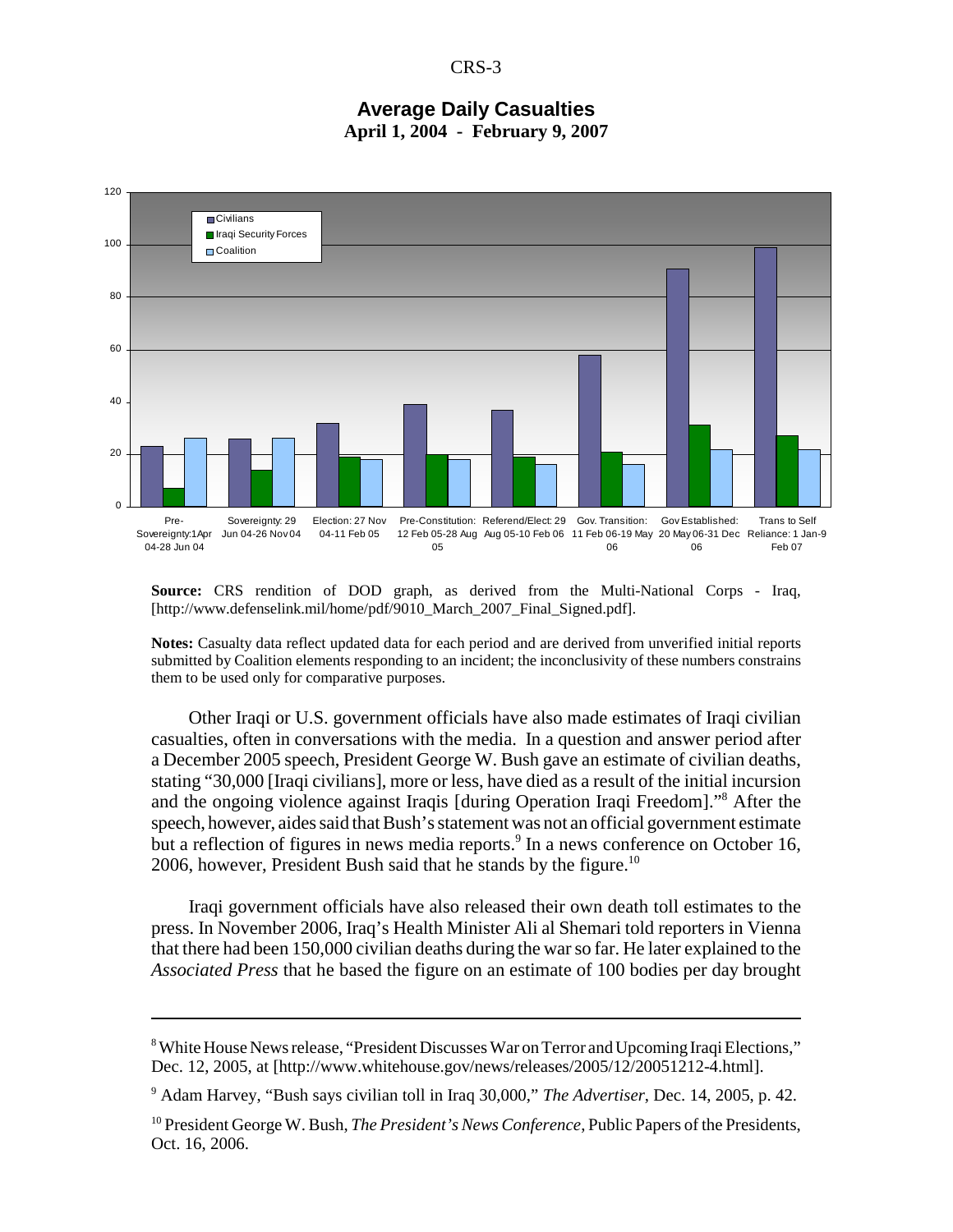to morgues and hospitals. However, one observer noted that such a calculation would yield a result closer to  $130,000$  deaths.<sup>11</sup> More recently, an anonymous Iraqi Health Ministry official released data indicating that more than 17,000 Iraqi civilians and police officers died violently in the latter half of 2006.12 The same official added that the numbers he released remained incomplete, suggesting that the final tally of violent deaths could be higher. Over the full year for 2006, however, the Iraqi Health Ministry has a reported death toll of 22,950 civilians.<sup>13</sup>

In addition to using government sources, some media have cited a number of not-forprofit or scholarly sources that attempt to track civilian deaths, while others have attempted to compile their own numbers. The *Los Angeles Times* used statistics from the Baghdad morgue, the Iraqi Health Ministry, and "other agencies" to estimate that at least 50,000 Iraqis died between May 1, 2003, and June 25, 2006.14

The British medical journal, *The Lancet*, has published two articles by researchers looking into civilian casualties. The first, "Mortality Before and After the 2003 Invasion of Iraq: Cluster Sample Survey," used a cluster sample survey of households in Iraq to develop an estimate ranging from 8,000 to 194,000 civilian casualties due to violent deaths since the start of the war.<sup>15</sup> This report has come under some criticism for its methodology, with an argument that some of the casualties could have resulted from the long-term negative health effects of the Saddam Hussein era. British Foreign Minister Jack Straw has written a formal Ministerial Response rejecting the findings of the *Lancet* report on the grounds that the data analyzed were inaccurate.<sup>16</sup>

The second article, "Mortality After the 2003 Invasion of Iraq: A Cross-Sectional Cluster Sample Survey,"17 increased the number of clusters surveyed from 33 to 47 clusters and reported an estimate of between 426,369 and 793,663 Iraqi civilian deaths from violent causes since the beginning of Operation Iraqi Freedom. This article, too, has sparked some controversy.<sup>18</sup> Stephen Moore, a consultant for Gorton Moore International,

 $13$  Ibid.

<sup>14</sup> Louise Roug and Doug Smith, "The Conflict in Iraq: War's Iraqi Death Toll Tops 50,000; Higher than the U.S. estimate but thought to be undercounted, the tally is equivalent to 570,000 Americans killed in three years," *Los Angeles Times*, June 25, 2006, p. A1.

<sup>15</sup> Les Roberts, Ridyah Lafta, Richard Garfield et al., "Mortality Before and After the 2003 Invasion of Iraq: Cluster Sample Survey," *The Lancet*, Oct. 29, 2004, 364 (9448): 1857-64.

<sup>16</sup> Jack Straw, Written U.K. Ministerial Statement Responding to a Lancet Study on Iraqi Casualty Numbers, Nov. 16, 2004, at [http://tinyurl.com/3hv8j].

<sup>17</sup> Gilbert Burnham, Riyadh Lafta, Shannon Doocy et al., "Mortality After the 2003 Invasion of Iraq: A Cross-Sectional Cluster Sample Survey," *The Lancet*, Oct. 21, 2006, 368(9545):1421- 1429.

<sup>18</sup> Sabrina Tavernise and Donald G. McNeil, Jr., "Iraqi Dead May Total 600,000, Study Says," (continued...)

<sup>11</sup> Steven R. Hurst, "Iraqi Official: 150,000 Civilians Dead," *Associated Press*, Nov. 10, 2006.

<sup>&</sup>lt;sup>12</sup> Sudarsan Raghavan, "War's Toll on Iraqis Put at 22,950 in '06; Statistics From Health Ministry Official Show Tripling of Civilian, Police Deaths," *Post-Newsweek Media, Inc*, Jan. 8, 2007, p. A1.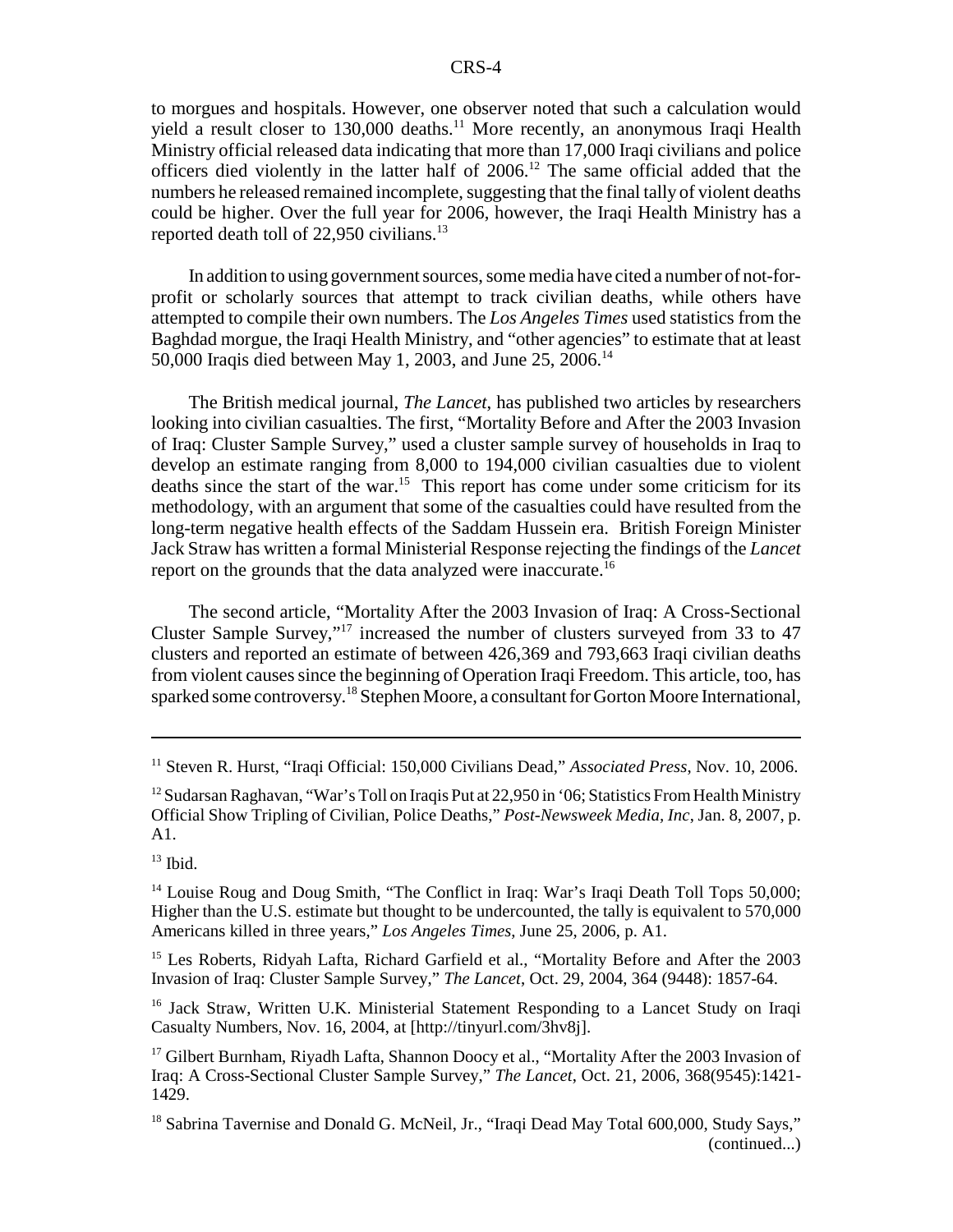objected more strongly to the methods used by the researchers, commenting in the *Wall Street Journal* that the *Lancet* article lacked some of the hallmarks of good research: a small margin of error, a record of the demographics of respondents (so that one can be sure one has captured a fair representation of an entire population), and a large number of cluster points.19 However, documents written by the UK Ministry of Defence's chief scientific advisor have recently come to light, which called the survey's methods "close to best practice" and "robust."20

A number of nonprofit groups have also released unofficial estimates of Iraqi civilian casualties. The Iraq Body Count (IBC) is one source often cited by the media; it bases its online casualty estimates on media reports of casualties, some of which may involve security forces as well as civilians. As of April 5, 2007, the IBC estimated that between 60,480 and 66,383 civilians had died as a result of military action.<sup>21</sup> Because the IBC documents each of the casualties it records with a media source and provides a minimum and a maximum estimate, some regard its numbers as fairly authoritative.

The Brookings Institution has used modified numbers from the UN *Human Rights Report* and the Iraq Body Count to develop its own estimate for Iraqi civilians who have died by violence. It estimates that 90% of the deaths reported in the UN *Human Rights Report* happened as a result of violence, and they use this number as an estimate of January 2006 to October 2006 Iraqi civilian deaths due to violence. To expand their dates to include May 2003 to December 2005, they include 1.75 times the Iraq Body Count total (they do not specify the minimum or maximum total) to reflect "the fact that estimates for civilian casualties from the Iraqi Ministry of the Interior were 75 percent higher than those of our Iraq Body Count-based estimate over the aggregate December 2003 - May 2005 period."22 By using this method, the Brookings Institution estimates that between May 2003 and October 31, 2006, 70,100 Iraqi civilians have died due to violence.

Finally, the Iraq Coalition Casualty Count (ICCC) has been tracking U.S. and coalition casualties since the beginning of the war and has recently begun tracking civilian casualties as well using an IBC-like method of posting media reports of deaths. ICCC, like IBC, is prone to the kind of errors likely when using media reports for data: some deaths may not be reported in the media, while other deaths may be reported more than once. Nonetheless, both sources may be useful for different kinds of inquiries. The ICCC separates police and soldier deaths from civilian deaths and thus may be useful in tracking the two populations separately. The ICCC estimates that there were 27,136 civilian

 $18$  (...continued)

*New York Times*, Oct. 11, 2006, p. A16.

<sup>19</sup> Steven E. Moore, "655,000 War Dead?", *Wall Street Journal*, Oct. 18, 2006, p. A.20.

<sup>20</sup> *Newsday*, "High Death Toll Backed," Mar. 27, 2007, p. A25.

<sup>&</sup>lt;sup>21</sup> Iraq Body Count at [http://www.iraqbodycount.net]. IBC is a nongovernmental organization managed by researchers and volunteers.

<sup>22</sup> Brookings Institution, *Iraq Index: Tracking Reconstruction and Security in Post-Saddam Iraq*, Apr. 5, 2007, at [http://www.brookings.edu/fp/saban/iraq/index.pdf], p. 10.